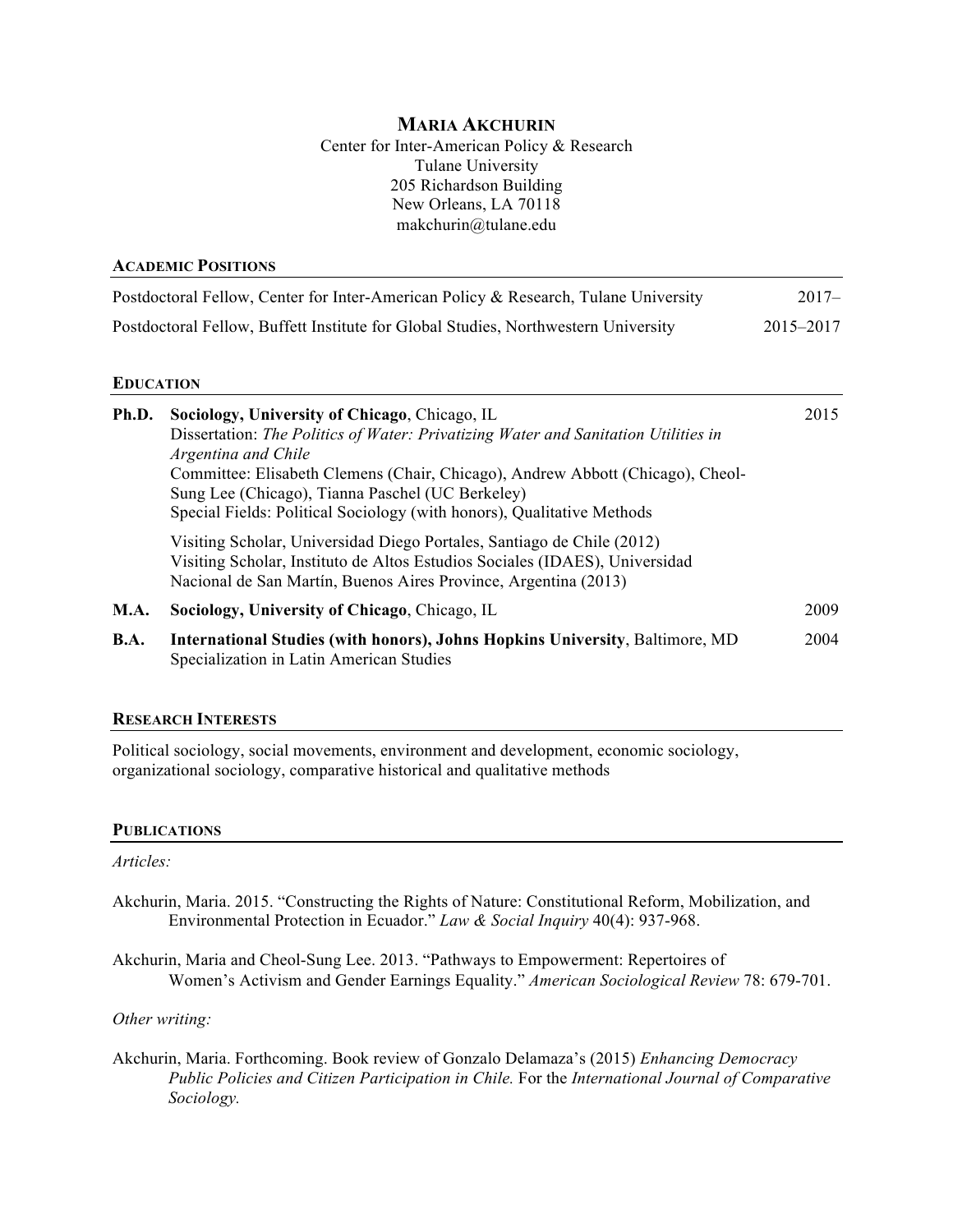Akchurin, Maria. Forthcoming. Book review of Erica Simmons's (2016) *Meaningful Resistance: Market Reforms and the Roots of Social Protest in Latin America.* For the *American Journal of Sociology.*

## **TEACHING EXPERIENCE**

| Lecturer, Environment, Politics, and Society, Northwestern University<br>Course for the Department of Sociology and Program in Environmental Policy and<br>Culture, covering themes including environmentalism, environment and development,<br>and environment and inequality in comparative perspective                                                                                                                                    | Spring 2016<br>and 2017 |
|----------------------------------------------------------------------------------------------------------------------------------------------------------------------------------------------------------------------------------------------------------------------------------------------------------------------------------------------------------------------------------------------------------------------------------------------|-------------------------|
| Lecturer, Law, Mobilization, and Social Change, University of Chicago<br>Course for the Human Rights Program, using theories from sociolegal studies and social<br>movement scholarship to analyze how social movements engage in legal mobilization<br>and disruptive politics, including mobilization around civil rights, women's rights,<br>workers' rights, environmental justice, immigrant rights, and LGBT rights in the<br>Americas | Spring 2014             |
| Teaching Assistant, Food Security and Urban Agriculture, University of Chicago<br>Course is part of an interdisciplinary sequence centered on the Calumet region of Illinois<br>and Indiana, organized by the Program on the Global Environment                                                                                                                                                                                              | Spring 2012             |
| <b>Teaching Assistant, Problems of Policy Implementation, University of Chicago</b><br>Policy implementation course focusing on literature in organizational sociology                                                                                                                                                                                                                                                                       | Spring 2011             |
| Lecturer, Power/Identity/Resistance Core Course, University of Chicago<br>"Economic Liberalism and Its Critics": PIR is an undergraduate social sciences core<br>course; the fall quarter is based on classic works on economy and society (Smith, Marx,<br>Durkheim, Mauss)                                                                                                                                                                 | Fall 2010               |
| Intern, Power/Identity/Resistance Core Course, University of Chicago<br>"Political Liberalism and Its Critics": the winter quarter is based on classic works in<br>political philosophy (Hobbes, Locke, Rousseau, Kant, Burke, Hegel, Marx, Mill, Du<br>Bois)                                                                                                                                                                                | Winter 2010             |
| Intern, Power/Identity/Resistance Core Course, University of Chicago<br>"Economic Liberalism and Its Critics"                                                                                                                                                                                                                                                                                                                                | Autumn 2009             |
| Lector, Academic and Professional Writing, University of Chicago Writing<br>Program<br>Discussion seminar and writing workshop for advanced social sciences undergraduates                                                                                                                                                                                                                                                                   | Winter 2009             |

## **CONFERENCES AND WORKSHOPS**

Presenter, "How Water Became Political: Water Resources, Environmental Conflict, and Mobilization in Chile." Panel on Health, Natural Resources, & Environmental Politics. Social Science History Association Conference. Chicago, IL. November 2016.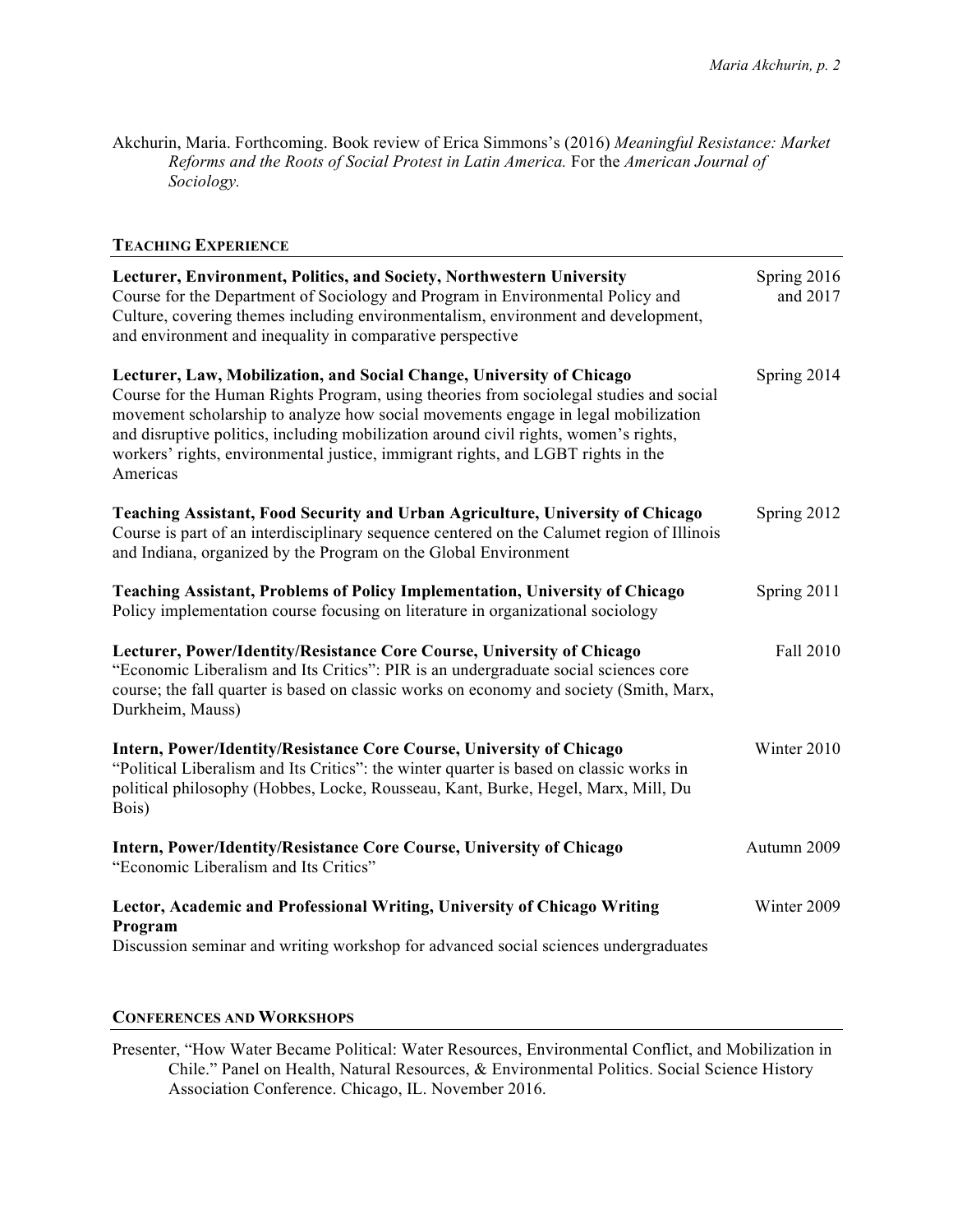- Presenter, "Water Services, Private Companies, and International Organizations: Constructing and Contesting Privatization as a Global Model of Water Provision." Section on Economic Sociology, Market Processes and Economic Lives in the Era of Neoliberalism. American Sociological Association Annual Meeting. Seattle, WA. August 2016.
- Presenter, "Water and Development: Water Supply and Sanitation Projects in International Development Organizations, 1980s to the Present." Panel on Social Welfare Beyond the Welfare State. Social Science History Association Conference. Chicago, IL. November 2015.
- Presenter, "Revisiting New Social Movement Theory: Toward a Comparative Framework." American Sociological Association Annual Meeting. San Francisco, CA. August 2014.
- Presenter, "The Politics of Water: How States, Market Actors, and Civil Society Groups Shape Water and Sanitation Services in Buenos Aires and Santiago, 1980s to the present." Panel on States, Markets, and Economic Movement in Latin America. Social Science History Association Conference. Chicago, IL. November 2013.
- Presenter, "Water as Social Policy: Market Models, State-Society Relations, and Water Privatization in Post-Authoritarian Chile." Panel on the Politics of State-Industry Relations. Capitalism, the Politics of Inequality, and Historical Change Mini-Conference. Columbia University, New York, NY. August 2013.
- Presenter, "An Elusive Commodity: Expert Knowledge and the Commodification of Water in Chile, 1981-2010." Roundtable on Making Markets. American Sociological Association Annual Meeting, New York, NY. August 2013.
- Presenter, "Water Privatization and Social Protest in Latin America." Water, Environment, and Health: Addressing Knowledge, Capacity, and Governance Challenges. Workshop on International Organization Studies. Academic Council on the United Nations System, Wilfrid Laurier University, Waterloo, Canada. July 2012.
- Presenter, "Granting Legal Rights to Nature: Environmentalism, Development, and Legal Mobilization in Ecuador." American Sociological Association and Society for the Study of Social Problems Annual Meetings, Las Vegas, NV. August 2011.
- Presenter, "Pathways to Empowerment: Repertoires of Women's Activism and Gender Earnings Equality in Comparative Perspective." With Cheol-Sung Lee. American Sociological Association Annual Meeting, Las Vegas, NV. August 2011.
- Discussant, Parties and Political Articulation Mini-Conference. University of Chicago and Northwestern University, Chicago, IL. April 2010.

#### **GRANTS AND AWARDS**

| University of Chicago's Department of Sociology Photography Prize                 | 2014 |
|-----------------------------------------------------------------------------------|------|
| Markovitz Dissertation Fellowship (Economy and Society), University of Chicago    | 2013 |
| Doctoral Dissertation Research Improvement Grant, National Science Foundation     | 2013 |
| Research Grant, Human Rights Program, University of Chicago                       | 2012 |
| Marvin E. Olsen Best Student Paper Award, Environment and Technology Section, ASA | 2011 |
| American Sociological Association Student Forum Travel Award                      | 2011 |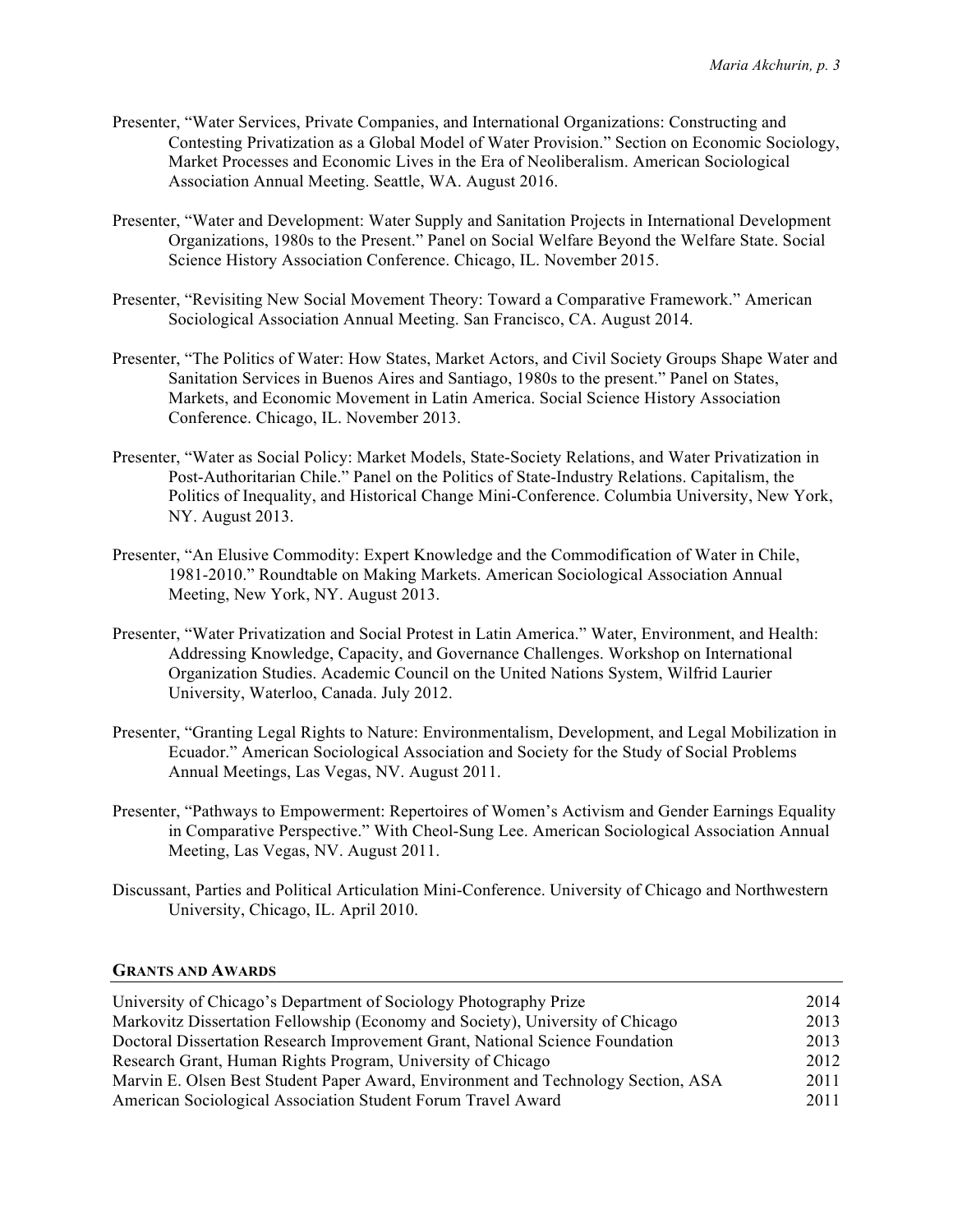| Center for Latin American Studies Tinker Field Research Grant, University of Chicago     | 2010 |
|------------------------------------------------------------------------------------------|------|
| Francis X. Kinahan Award for Excellence in Teaching Undergraduate Writing, University of | 2009 |
| Chicago                                                                                  |      |
| Phi Beta Kappa, Johns Hopkins University                                                 | 2004 |

## **OTHER RESEARCH AND WORK EXPERIENCE**

| <b>Research Assistant, Department of Sociology, University of Chicago</b><br>Research, coordination, and translation for NSF-funded comparative-historical project<br>on labor politics in Argentina, Brazil, S. Korea, and Taiwan (Argentina component)                     | $1/2014 - 6/2015$<br>Chicago, IL    |
|------------------------------------------------------------------------------------------------------------------------------------------------------------------------------------------------------------------------------------------------------------------------------|-------------------------------------|
| Research Assistant, Center on Law and Globalization, American Bar Foundation<br>Research for projects on political liberalism and global norms related to human rights,<br>security/landmines, and public health (Prof. Terence Halliday)                                    | 2/2009-7/2009<br>Chicago, IL        |
| Research Assistant, Center on International Development and Governance,<br><b>Urban Institute</b><br>Research and project management for projects on democracy/governance, local<br>government reform, and participatory budgeting (Russia, Moldova, Georgia,<br>Honduras)   | 8/2006-8/2007<br>Washington, DC     |
| Program Associate, International Health and Development, CAMRIS<br><b>International</b><br>Research and project management for projects on public health and<br>monitoring/evaluation (tuberculosis control program in Central Asia and health sector<br>reform in Honduras) | 7/2004-8/2006<br>Rockville, MD      |
| Researcher, Pan American Health Organization, World Health Organization<br>Data collection and analysis of road traffic fatalities and injuries in Latin America and<br>the Caribbean for World Health Day 2004                                                              | 4/2004-6/2004<br>Washington, DC     |
| Research Assistant, Mexico Institute, W. Wilson International Center for<br><b>Scholars</b><br>Document collection and analysis on democracy in Mexico (Dr. Silva-Herzog<br>Márquez)                                                                                         | $1/2004 - 3/2004$<br>Washington, DC |
| <b>Research Intern, Arms Division, Human Rights Watch</b><br>Research and editorial work for <i>Landmine Monitor 2002</i> , an initiative monitoring<br>States Parties' compliance with the Mine Ban Treaty                                                                  | $6/2002 - 8/2002$<br>Washington, DC |
| <b>DEBIRTMENT IND DROEDGIONLY CERVICE</b>                                                                                                                                                                                                                                    |                                     |

## **DEPARTMENT AND PROFESSIONAL SERVICE**

Associate Editor, *American Journal of Sociology*, September 2011–August 2012 Coordinator, Social Theory and Evidence Workshop, September 2010–June 2011 Member, *American Journal of Sociology* Student Manuscript Board, September 2009–August 2010 Reviewer, *American Journal of Sociology, Social Forces, Social Problems, Mobilization, Persona y Sociedad, International Journal of Comparative Sociology*

## **PROFESSIONAL MEMBERSHIPS**

American Sociological Association